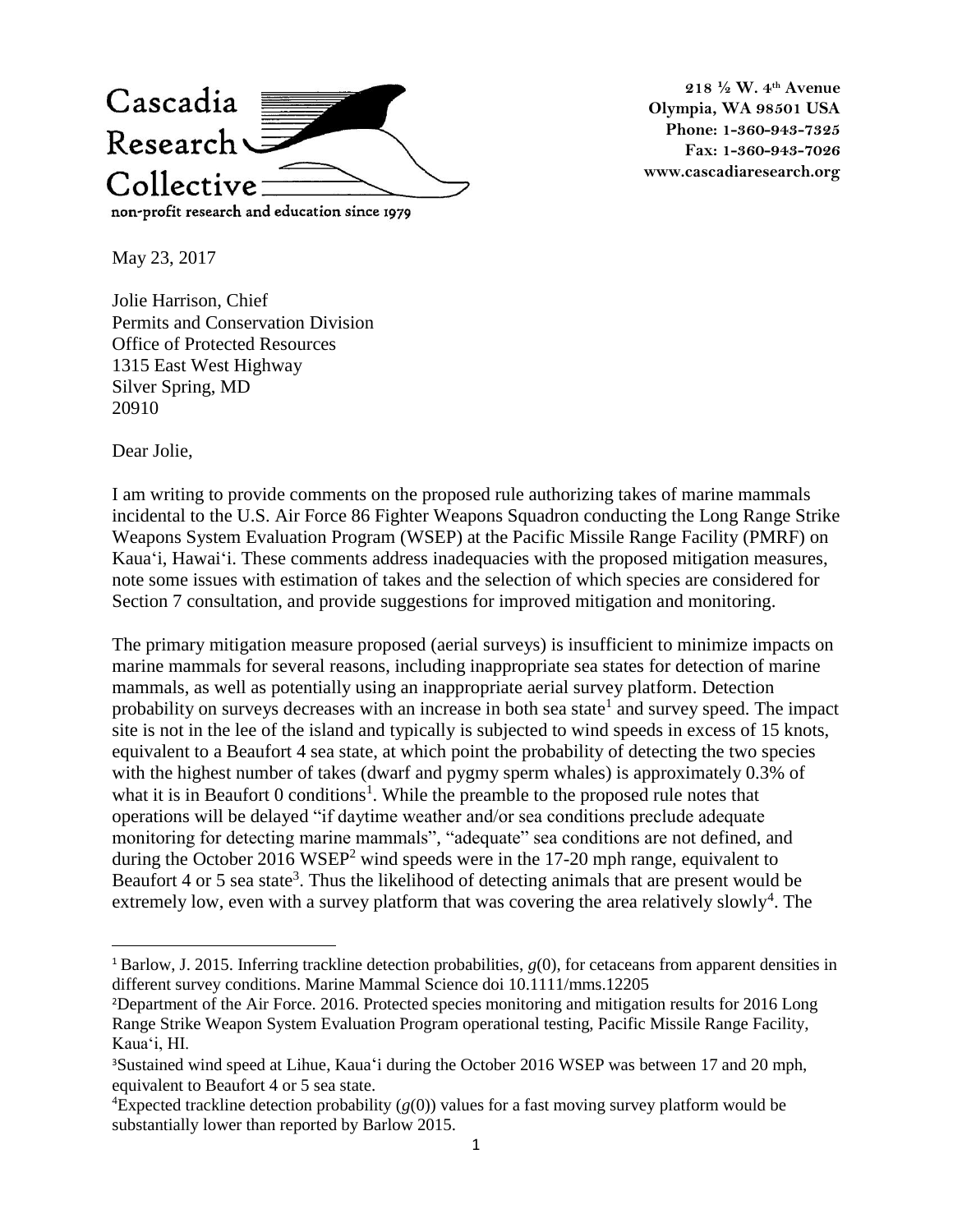aerial surveys would be conducted for 30 minutes around the target site prior to the first impact, ending at some point prior to the estimated impact to allow the aerial survey platform to safely leave the area. If any marine mammals are observed in a  $\sim$ 13-mile radius around the impact site the launch would be delayed. It is unclear from the proposed rule whether helicopters will be used for the aerial survey, or if some other platform will be used. The impact site is approximately 90 km from the air field at PMRF. The FR notice states that "when missions are located farther offshore, surveys may be conducted by mission aircraft (typically jet aircraft such as F-15E, F-16, or F-22) or a U.S. Coast Guard C-130 aircraft", rather than by a helicopter or by a C-62 aircraft. Normal marine mammal aerial surveys (for research purposes) are flown at ~100 mph, while the cruising speed of a C-130 is approximately 336 mph. Cruising speeds of mission aircraft are presumably much faster. Since the impact location is known, the Air Force should be able to specify whether the surveys will be done with a helicopter or some other less suitable survey platform.

Given that the proposed aerial surveys will have an extremely low probability of detecting marine mammals that are present, real-time acoustic monitoring of the PMRF hydrophone range should be used as a supplemental mitigation measure. The final report for protected species monitoring and mitigation for the October 2016 WSEP<sup>2</sup> noted that "the engineer monitoring the hydrophones listened for any signs of marine mammal life post [aerial] survey and leading up to weapon impact", demonstrating that some form of acoustic monitoring is already being undertaken during Air Force operations. The instrumented hydrophone range at PMRF has frequently been used for real-time detection, classification and localization (DCL) of marine mammals on the range as part of research activities<sup>5</sup>. Cascadia Research Collective (CRC) has participated in 10 different field efforts off PMRF working in conjunction with the Navy to respond to marine mammals that are detected acoustically through the hydrophone system. While there are acknowledged limitations to using the system for DCL, just as there are with aerial surveys, the Navy has successfully directed a CRC small vessel to a variety of species of marine mammals on the range, including sperm whales, short-finned pilot whales, false killer whales, Blainville's beaked whales, bottlenose dolphins, and rough-toothed dolphins, demonstrating that groups can be successfully localized and classified as to species using this method<sup>5,6</sup>. Given that recordings from the hydrophones will be made, and thus presence (and potential take) of some species may be detected after the fact, using the hydrophones for realtime mitigation would also decrease the likelihood of the Air Force exceeding authorized takes or the taking of species (e.g., sperm whales or false killer whales) where no takes have been authorized.

Command, Pacific by HDR Environmental, Operations and Construction, Inc.

 $\overline{\phantom{a}}$ 

<sup>5</sup> Baird, R.W., D.L. Webster, S. Watwood, R. Morrissey, B.K. Rone, S.D. Mahaffy, A.M. Gorgone, D.B. Anderson and D.J. Moretti. 2016. Odontocete studies on the Pacific Missile Range Facility in February 2015: satellite-tagging, photo-identification, and passive acoustic monitoring. Prepared for Commander, U.S. Pacific Fleet. Also - Baird, R.W., A.N. Dilley, D.L. Webster, R. Morrissey, B.K. Rone, S.M. Jarvis, S.D. Mahaffy, A.M. Gorgone and D.J. Moretti. 2015. Odontocete studies on the Pacific Missile Range Facility in February 2014: satellite-tagging, photo-identification, and passive acoustic monitoring. Prepared for Commander, U.S. Pacific Fleet, submitted to Naval Facilities Engineering

<sup>6</sup> Baird, R.W., D.L. Webster, J.M. Aschettino, D. Verbeck and S.D. Mahaffy. 2012. Odontocete movements off the island of Kaua'i: results of satellite tagging and photo-identification efforts in January 2012**.** Prepared for U.S. Pacific Fleet, submitted to NAVFAC PAC by HDR Environmental, Operations and Construction, Inc.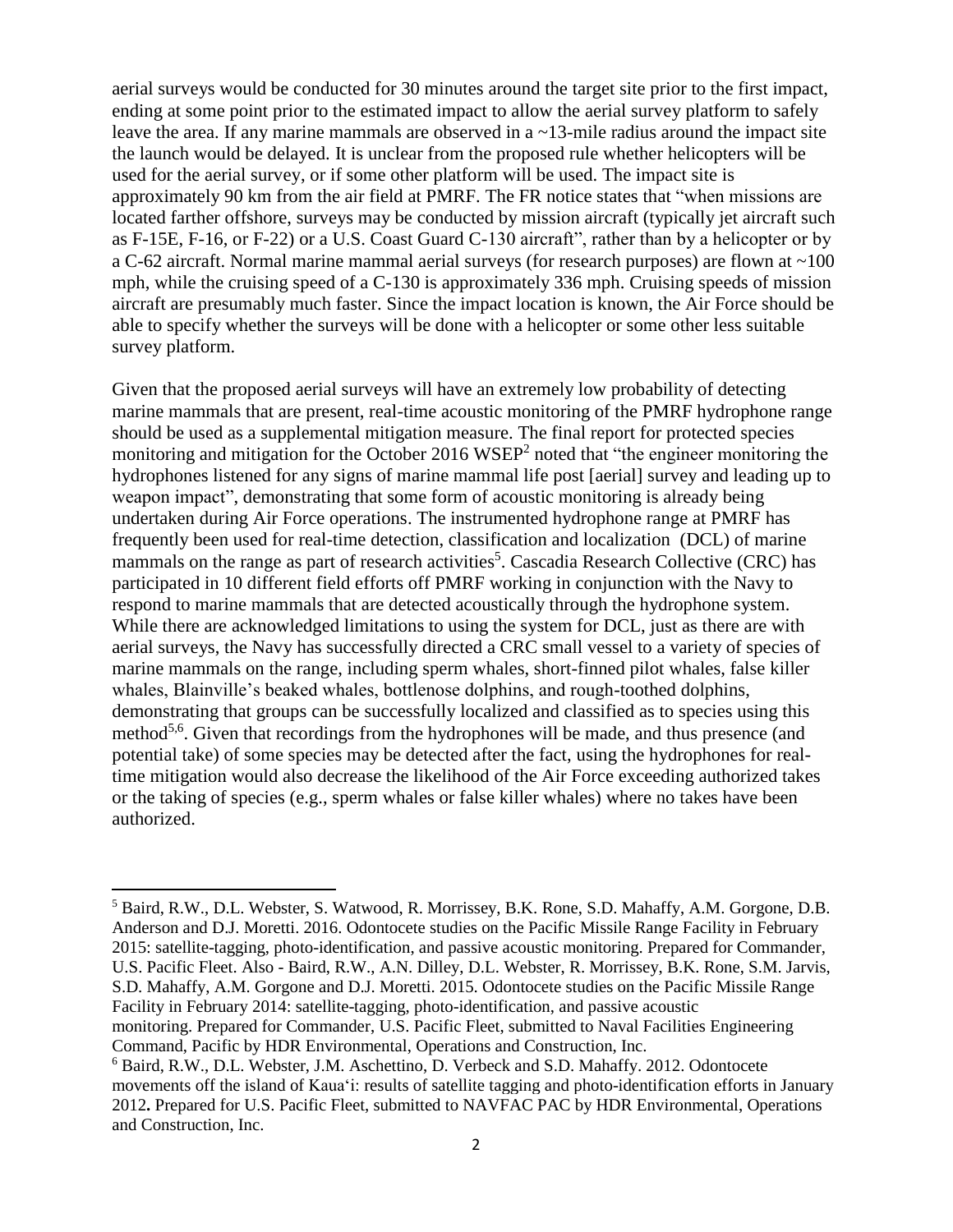The FR notice mentions that "mobile marine mammal[s]… are expect[ed] to exhibit avoidance behavior to loud sounds within the BSURE area" (page 21180) and "levels [of PTS] would be slight/mild because research shows that most cetaceans exhibit relatively high levels of avoidance" (page 21181). However, CRC research on cetaceans off Kaua'i, the area where WSEP activities would take place, has shown that individuals of four different species of odontocetes (rough-toothed dolphins, false killer whales, short-finned pilot whales, and bottlenose dolphins) exposed to relatively high source levels of MFA sonar are not leaving the area<sup>7,8</sup>. Thus assuming that the responsive behaviors of animals moving away from an initial sound source will reduce the likelihood of repeated exposure or repeated TTS leading to PTS may not be correct for all species in this area.

Based on relative densities and the potential ranges of impacts, it is unclear why no takes of ESA-listed sperm whales were requested (or authorized) and why no Section 7 consultation was initiated regarding sperm whales. The FR notice states that sperm whales were not included "because of the low density of this species and the short duration of mission activities." However, the listed density for sperm whales  $(0.00156, \text{Table 6}^9)$  is 9.75 times higher than the density of sei whales (0.00016), another ESA-listed species that is included both for authorized takes and for Section 7 consultation under the ESA. It is possible the reason sperm whales were left out from Section 7 consultation (and requested takes) was because of the reduced distances estimated for either Level A or Level B harassment (Table 5), which means density would have to be substantially higher than for sei whales in order for sperm whales to surpass some probability threshold of being inside the zone of influence. However, the magnitude of the difference in the area encompassed for Level B harassment (based on SPL distances given in Table 5) is less than the magnitude of differences in density (8.8 times vs. 9.75 times), even using the lower value (0.00156) rather than the one presented in Bradford et al.  $(0.00186)^9$ . Thus it seems inconsistent to engage in Section 7 consultation and authorize takes for sei whales but not to do so for sperm whales.

There is a potential for Air Force activities to overlap spatially and temporally with research activities off Kaua'i conducted both by NMFS and by other researchers, and as such the Air Force should provide the NMFS Pacific Islands Regional Office (PIRO) and any researchers who may be undertaking research activities in the area (i.e., those authorized by NMFS to conduct research around Kaua'i) advance notification of the planned activities. This would allow for PIRO to ensure that stranding response network staff are notified/available, and in the case of researchers (both NMFS and non-NMFS), allow for the de-conflicting of any research activities.

 $\overline{\phantom{a}}$ 

<sup>7</sup> Baird, R.W., S.W. Martin, D.L. Webster, and B.L. Southall. 2014. Assessment of modeled received sound pressure levels and movements of satellite-tagged odontocetes exposed to mid-frequency active sonar at the Pacific Missile Range Facility: February 2011 through February 2013. Prepared for U.S. Pacific Fleet, submitted to NAVFAC PAC by HDR Environmental, Operations and Construction, Inc <sup>8</sup> Baird, R.W., S.W. Martin, R. Manzano-Roth, D.L. Webster and B.L. Southall. 2017. Assessing exposure and response of satellite-tagged odontocetes to MFA sonar during Submarine Commanders Courses at PMRF. Presentation to the Pacific Marine Sciences Monitoring Program Review, Seattle, April 27, 2017.

<sup>9</sup> Densities used for almost every species in Table 6 (including sei whales) match what are presented in Bradford et al. (2017), but the density used for sperm whales (0.00156) is lower than what is presented in Bradford et al. (0.00186). If the value from Bradford et al. (2017) is used, sperm whale density is 11.62 times higher than sei whale density. Bradford, A.L., K.A. Forney, E.M. Oleson and J. Barlow. 2017. Abundance estimates of cetaceans from a line-transect survey within the U.S. Hawaiian Islands exclusive economic zone. Fishery Bulletin 115:129-142.